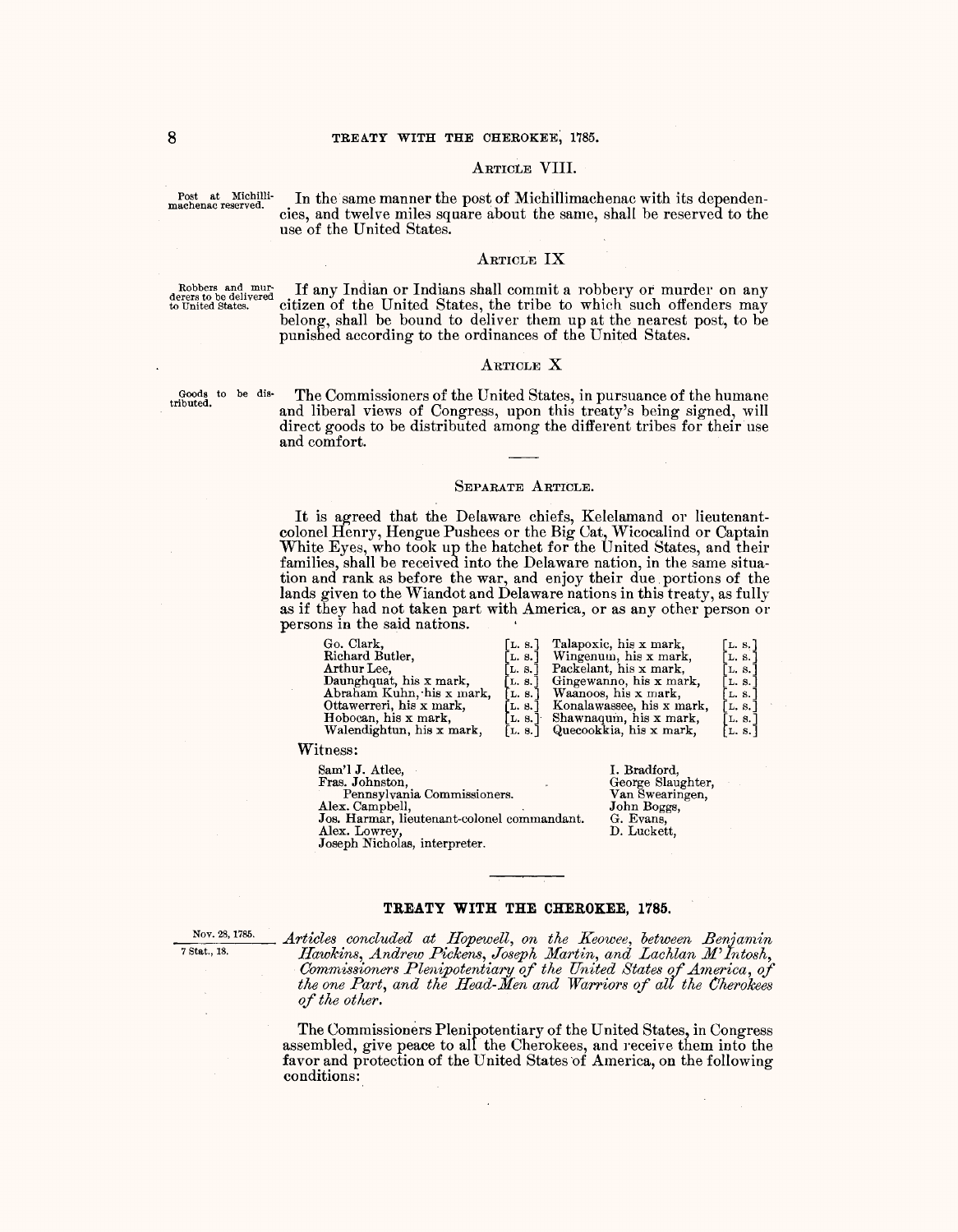#### ARTICLE I.

The Head-Men and Warriors of all the Cherokees shall restore all Indians to restore the prisoners, etc. the prisoners, citizens of the United States, or subjects of their allies, to their entire. liberty: They shall also restore all the Negroes, and all other property taken during the late war from the citizens, to such person, and at such time and place, as the Commissioners shall appoint.

## ARTICLE II.

The Commissioners of the United States in Congress assembled, united States to re-<br>shall restore all the prisoners taken from the Indians, during the late war, to the Head-Men and Warriors of the Cherokees, as early as is practicable.

### ARTICLE III.

The said Indians for themselves and their respective tribes and towns cherokeesacknowldo acknowledge all the Cherokees to be under the protection of the United states. United States of America, and of no other sovereign whosoever.

### ARTICLE IV.

**Boundaries.** 

The boundary allotted to the Cherokees for their hunting grounds, between the said Indians and the citizens of the United States, within the limits of the United States of America, is, and shall be the following, viz. Beginning at the mouth of Duck river, on the Tennessee; thence running north-east to the ridge dividing the waters running into Cumberland from those running into the Tennessee; thence eastwardly along the said ridge to a north-east line to be run, which shall strike the river Cumberland forty miles above Nashville; thence along the said line to the river; thence up the said river to the ford where the Kentucky road crosses the river; thence to Campbell's line, near Cumberland gap; thence to the mouth of Claud's creek on Holstein; thence to the Chimney-top mountain; thence to Camp-creek, near the mouth of Big Limestone, on Nolichuckey; thence a southerly course six miles to a mountain; thence south to the North-Carolina line; thence to the South-Carolina Indian boundary, and along the same south-west over the top of the Oconee mountain till it shall strike Tugaloo river; thence a direct line to the top of the Currohee mountain; thence to the head of the south fork of Oconee river.

## ARTICLE V.

If any citizen of the United States, or other person not being an state of United Indian, shall attempt to settle on any of the lands westward or south-dian lands. ward of the said boundary which are hereby allotted to the Indians for their hunting grounds, or having already settled and will not remove from the same within six months after the ratification of this treaty, such person shall forfeit the protection of the United States, and the Indians may punish him or not as they please: Provided nevertheless, That this article shall not extend to the people settled between the fork of French Broad and Holstein rivers, whose particular situation shall be transmitted to the United States in Congress assembled for their decision thereon, which the Indians agree to abide by.

## ARTICLE VI.

If any Indian or Indians, or person residing among them, or who up criminals. shall take refuge in their nation, shall commit a robbery, or murder, or other capital crime, on any citizen of the United States, or person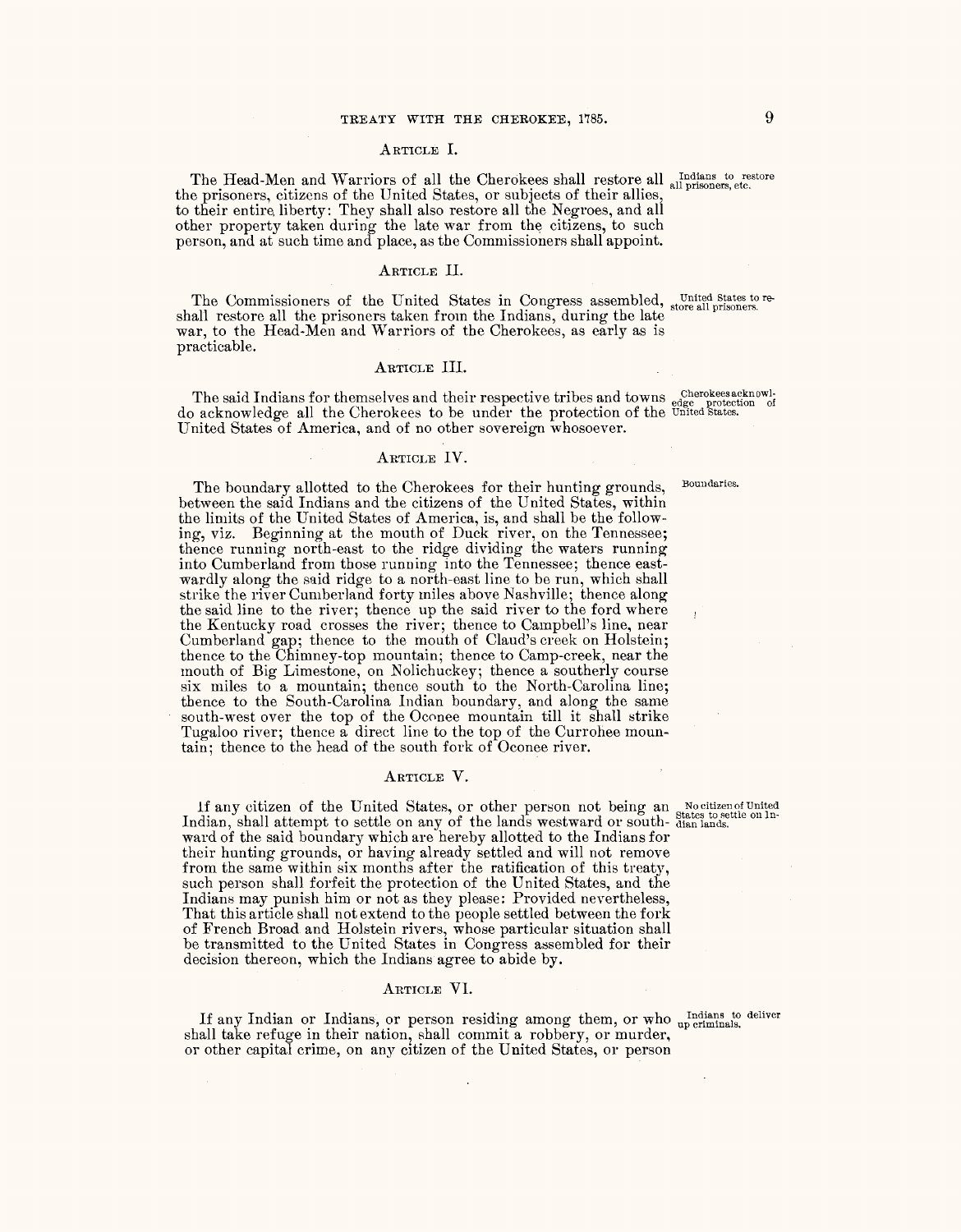under their protection, the nation, or the tribe to which such offender or offenders may belong, shall be bound to deliver him or them up to be punished according to the ordinances of the United States; Provided, that the punishment shall not be greater than if the robbery or murder, or other capital crime had been committed by a citizen on a citizen.

## ARTICLE VII.

If any citizen of the United States, or person under their protection, shall commit a robbery or murder, or other capital crime, on any Indian, such offender or offenders shall be punished in the same manner as if the murder or robbery, or other capital crime, had been committed on<br>a citizen of the United States; and the punishment shall be in presence<br>of some of the Cherokees, if any shall attend at the time and place, and that they may have an opportunity so to do, due notice of the time of such intended punishment shall be sent to some one of the tribes.

## ARTICLE VIII.

It is understood that the punishment of the innocent under the idea of retaliation, is unjust, and shall not be practiced on either side, except where there is a manifest violation of this treaty; and then it shall be preceded first by a demand of justice, and if refused, then by a declaration of hostilities.

### ARTICLE IX.

United States to reg-For the benefit and comfort of the Indians, and for the prevention of injuries or oppressions on the part of the citizens or Indians, the United States in Congress assembled shall have the sole and exclusive right of regulating the trade with the Indians, and managing all their affairs in such manner as they think proper.

## ARTICLE X.

Until the pleasure of Congress be known, respecting the ninth article, all traders, citizens of the United States, shall have liberty to go to any of the tribes or towns of the Cherokees to trade with them. and they shall be protected in their persons and property, and kindly treated.

## ARTICLE XI.

The said Indians shall give notice to the citizens of the United States, of any designs which they may know or suspect to be formed in any neighboring tribe, or by any person whosoever, against the peace, trade or interest of the United States.

### ARTICLE XII.

Indians may send<br>deputy to Congress. That the Indians may have full confidence in the justice of the United States, respecting their interests, they shall have the right to send a deputy of their choice, whenever they think fit, to Congress.

#### ARTICLE XIII.

Peace and friendship perpetual.

The hatchet shall be forever buried, and the peace given by the United States, and friendship re-established between the said states on the one part, and all the Cherokees on the other, shall be universal;

Special provision for<br>trade.

Indians to give no<br>tice of designs against<br>United States.

Citizens of United<br>States committing<br>crimes against In-<br>dians to be punished.

Retaliation prohib-<br>ited.

ulate trade.